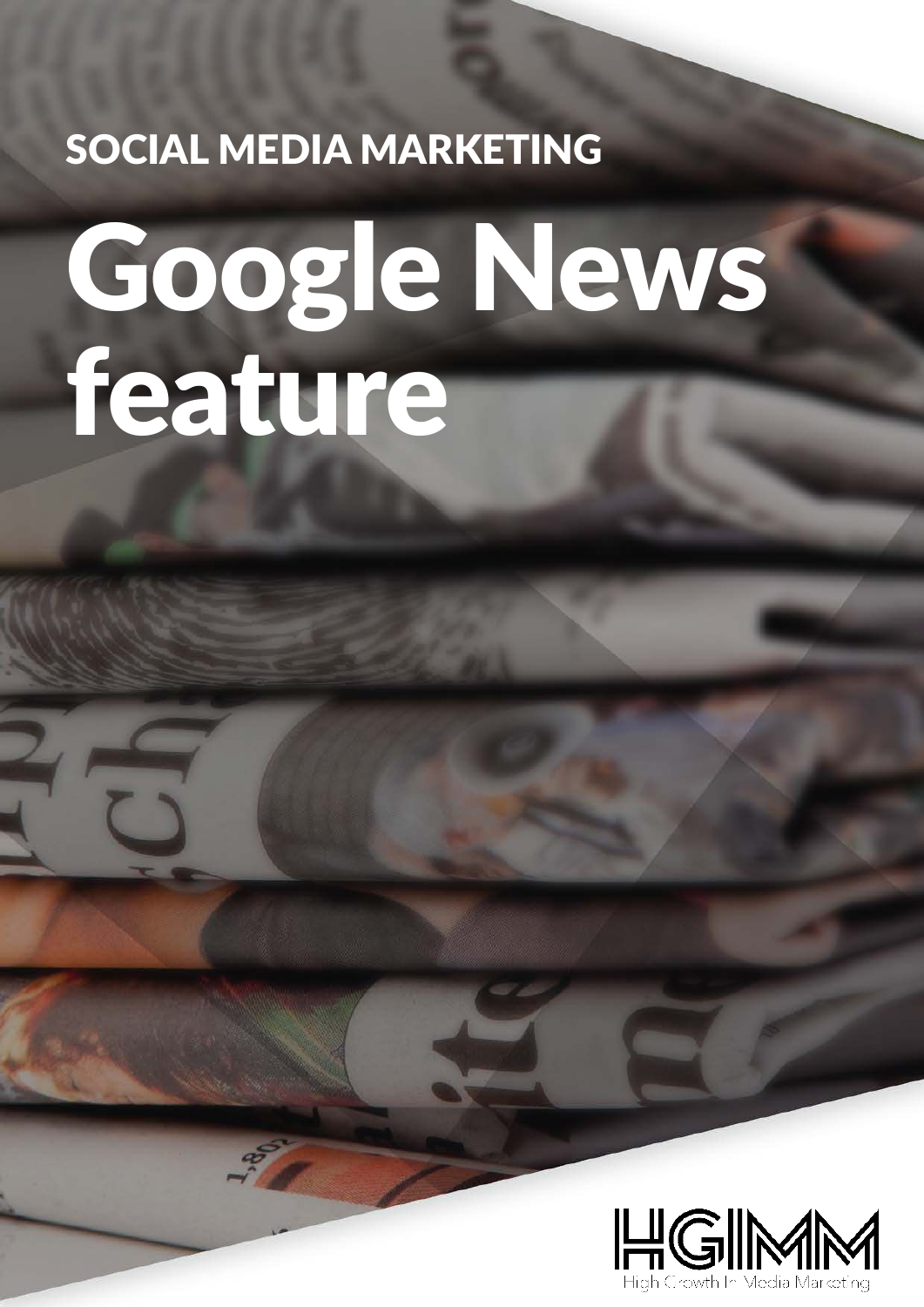## **Do you need ideas for content, up to date industry news, blogs and articles?**

**You want to treat your fans and followers to the best content available right?**

#### **The Google News search feature**



The great news is that we've made it easy with the Google News search feature in our content research tool (You can find it under 'Research' in the social media dashboard).

Google now processes over 40,000 search queries every second on average, which translates to over 3.5 billion searches per day and 1.2 trillion searches per year worldwide, those are some big numbers.

*Google undoubtedly is excellent for offering up to date news, blogs, articles and alerts on almost any topic, that's why we've harnessed this massive search potential for your dashboard.* 

**It's simple to use and we'll give you a quick overview right now . . .**

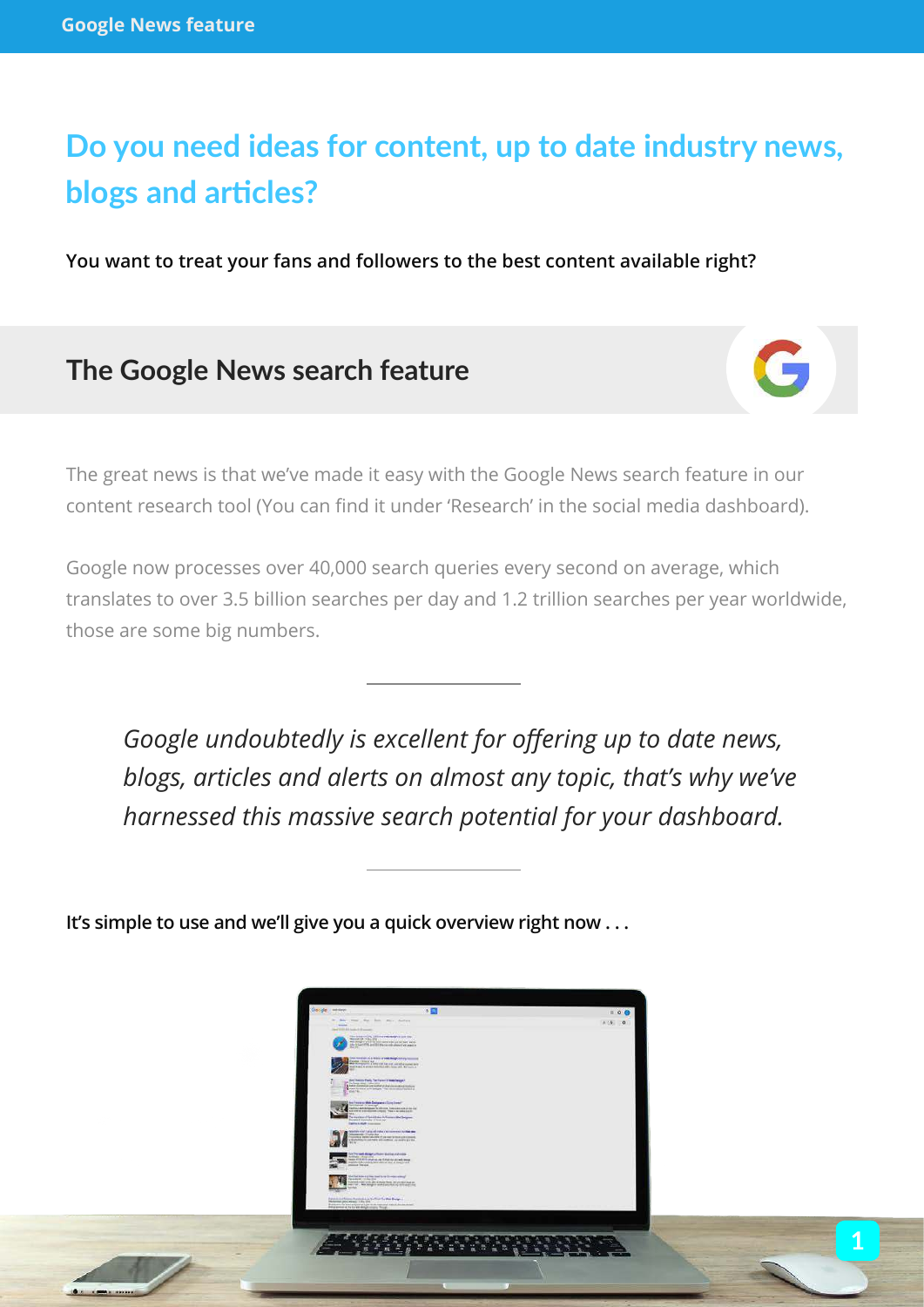#### **Log in to your Social Dashboard and click on the 'Research' tab**

By default you'll already have the Google News feature selected.

Next up, just enter your search term and hit 'Search'.

Each result is a real link so you can check out the real thing by clicking on it.

| <b>SEARCH</b><br>8 GOOGLE NEWS<br><b>B</b> FACEBOOK<br>VOUTUBE<br>RSS/ALERTS<br>TRENDING<br>$\boldsymbol{\lambda}$ |                                       |
|--------------------------------------------------------------------------------------------------------------------|---------------------------------------|
| Web Design                                                                                                         | <b>SEARCH GOOGLE</b>                  |
| <b>SAVE SEARCH</b>                                                                                                 |                                       |
| 9 Web Design Trends To Watch In 2016 - Forbes                                                                      | $\begin{array}{c} \hline \end{array}$ |
| Best free web design software: desktop and mobile - TechRadar                                                      | O                                     |
| Are Chatbots Really The Future Of Web Design? - Co.Design (blog) [3]                                               | iő.                                   |
| Sacramento web design firm uses state tax credit to expand - Sacramento Bee (blog) [1]                             |                                       |

#### (i) Tip

You'll notice the 'Save Search' button above your results. This is very helpful for locating your results in the future if you've come across a feed of results that you really like but want to use later on.